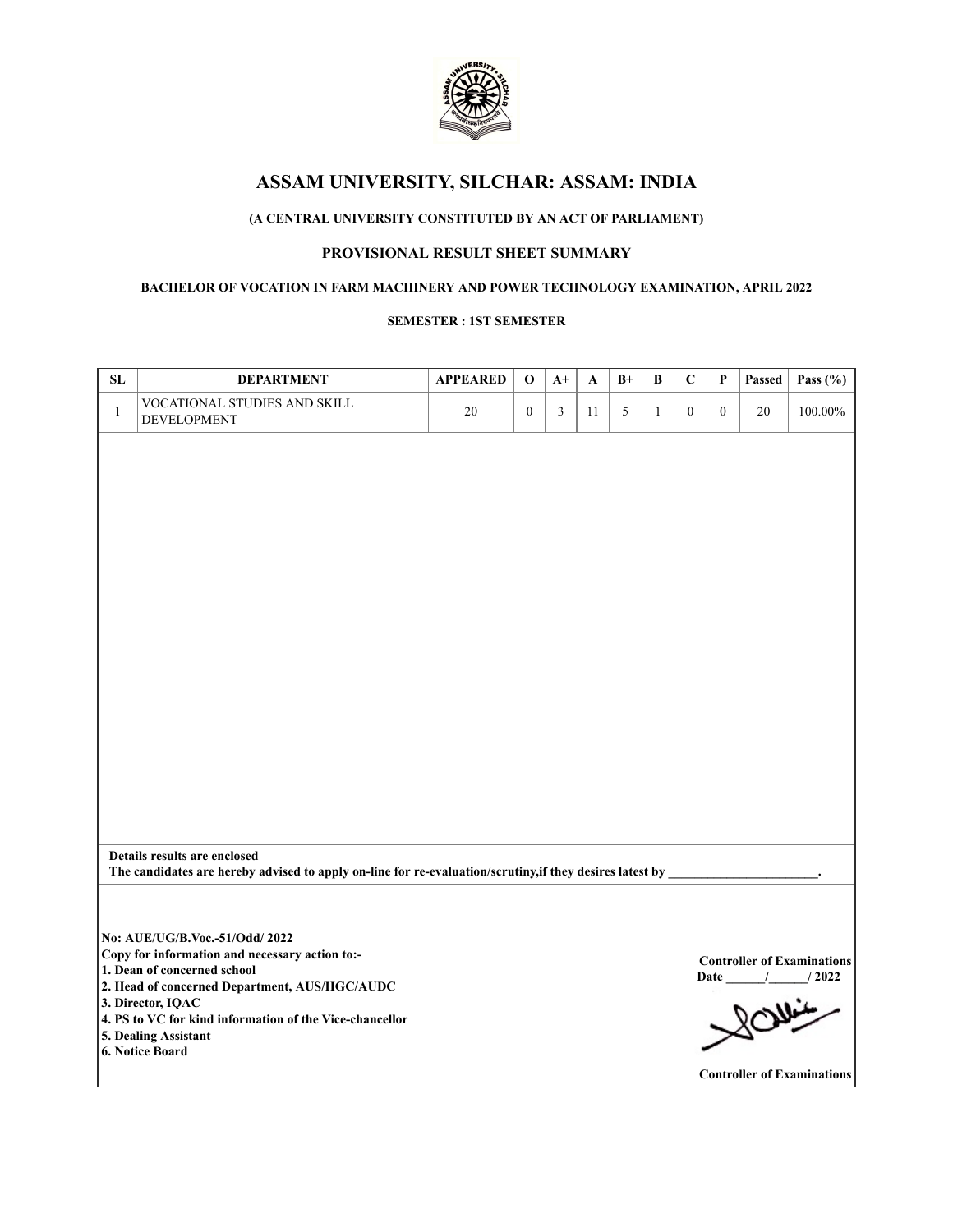

## **(A CENTRAL UNIVERSITY CONSTITUTED BY AN ACT OF PARLIAMENT)**

## **PROVISIONAL RESULT SHEET**

#### **BACHELOR OF VOCATION IN FARM MACHINERY AND POWER TECHNOLOGY EXAMINATION, APRIL 2022**

#### **DEPARTMENT : VOCATIONAL STUDIES AND SKILL DEVELOPMENT SEMESTER : 1ST SEMESTER**

| SL             | <b>ROLL</b>   | NO.        | <b>SGPA</b> | <b>Letter Grade</b> | <b>COURSE(S) YET TO CLEAR</b>                                                                                                                       |
|----------------|---------------|------------|-------------|---------------------|-----------------------------------------------------------------------------------------------------------------------------------------------------|
| $\mathbf{1}$   | 012221        | 1514700032 | 8.02        | $A+$                |                                                                                                                                                     |
| $\overline{2}$ | 012221        | 1514700033 | 8.28        | $A+$                |                                                                                                                                                     |
| $\mathfrak{Z}$ | 012221        | 1514700034 | 7.32        | A                   |                                                                                                                                                     |
| $\overline{4}$ | 012221        | 1514700035 | 6.43        | $B+$                |                                                                                                                                                     |
| 5              | 012221        | 1514700036 | 7.90        | $\mathbf{A}$        |                                                                                                                                                     |
| 6              | 012221        | 1514700037 | 7.29        | A                   |                                                                                                                                                     |
| 7              | 012221        | 1514700038 | 8.13        | $A+$                |                                                                                                                                                     |
| 8              | 012221        | 1514700039 | 7.78        | $\mathbf{A}$        |                                                                                                                                                     |
| 9              | 012221        | 1514700040 | 7.96        | $\mathbf{A}$        |                                                                                                                                                     |
| 10             | 012221        | 1514700041 | 7.45        | $\mathbf{A}$        |                                                                                                                                                     |
| 11             | 012221        | 1514700042 | 6.97        | $B+$                |                                                                                                                                                     |
| 12             | 012221        | 1514700043 | 7.29        | A                   |                                                                                                                                                     |
| 13             | 012221        | 1514700044 | 7.99        | $\mathbf{A}$        |                                                                                                                                                     |
| 14             | 012221        | 1514700045 | 6.67        | $B+$                |                                                                                                                                                     |
| 15             | 012221        | 1514700046 | 5.63        | B                   |                                                                                                                                                     |
| 16             | 012221        | 1514700047 | 7.08        | $\mathbf{A}$        |                                                                                                                                                     |
| 17             | 012221        | 1514700048 | 6.55        | $B+$                |                                                                                                                                                     |
| 18             | 012221        | 1514700049 | 7.49        | A                   |                                                                                                                                                     |
| 19             | 012221        | 1514700050 | 6.62        | $B+$                |                                                                                                                                                     |
| 20             | 012221        | 1514700051 | 7.89        | $\mathbf{A}$        |                                                                                                                                                     |
|                |               |            |             |                     |                                                                                                                                                     |
|                |               |            |             |                     |                                                                                                                                                     |
|                |               |            |             |                     |                                                                                                                                                     |
|                | Letter Grade: |            |             |                     | $Q = 9.00 - 10.00$ ; A + = 8.00 - 8.99; A = 7.00 - 7.99; B + = 6.00 - 6.99; B = 5.50 - 5.99; C = 5.00 - 5.49; P = 4.00 - 4.99; F = 0.00; Ab = 0.00; |
|                |               |            |             |                     |                                                                                                                                                     |
|                |               |            |             |                     | 200                                                                                                                                                 |
|                |               |            |             |                     |                                                                                                                                                     |
|                |               |            |             |                     |                                                                                                                                                     |

**Controller of Examinations**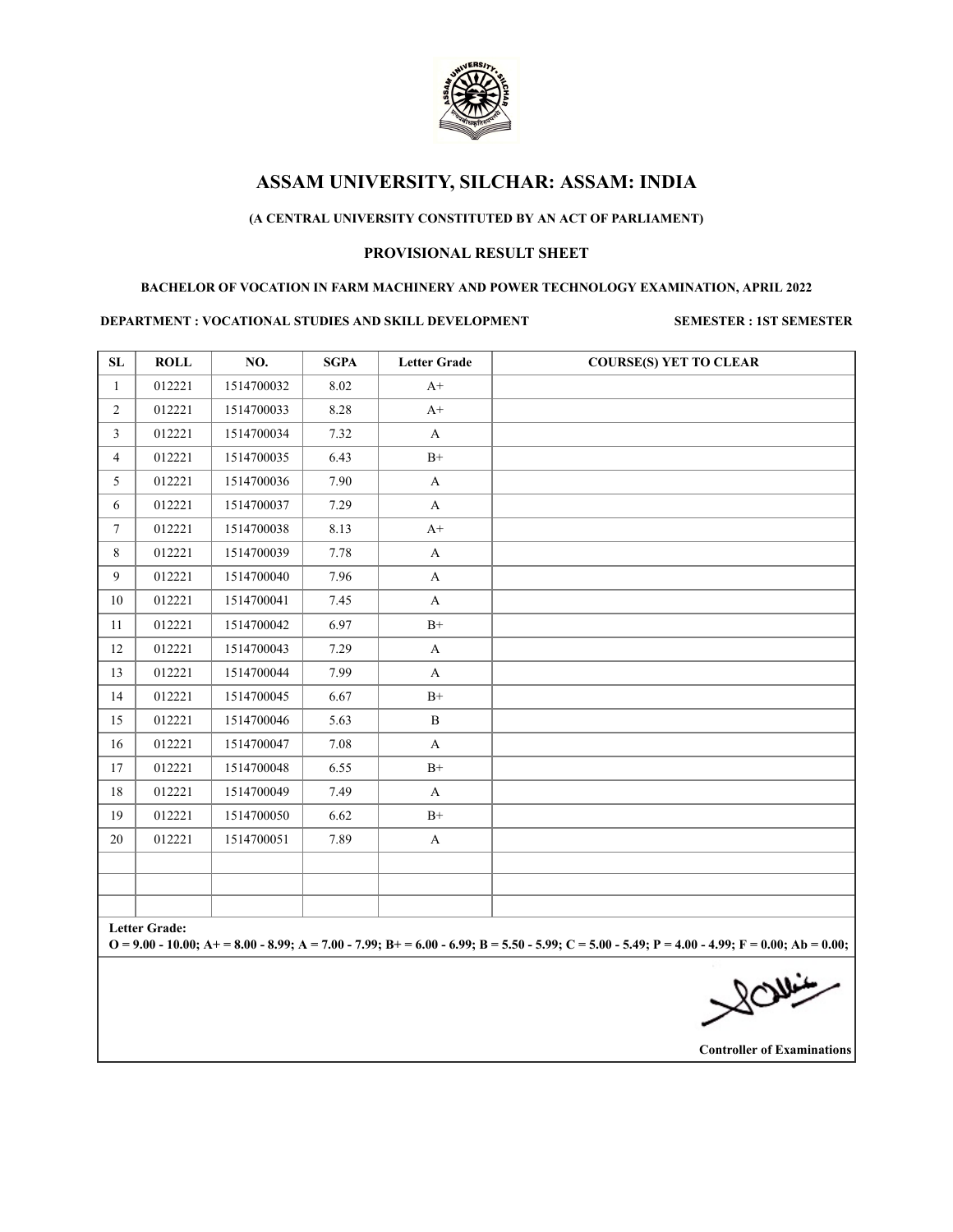

# **(A CENTRAL UNIVERSITY CONSTITUTED BY AN ACT OF PARLIAMENT)**

# **PROVISIONAL RESULT SHEET SUMMARY**

### **BACHELOR OF VOCATION IN FARM MACHINERY AND POWER TECHNOLOGY EXAMINATION, APRIL 2022**

#### **SEMESTER : 3RD SEMESTER**

| ${\bf SL}$   | <b>DEPARTMENT</b>                                                                                                                        | <b>APPEARED</b> | $\mathbf 0$      | $A+$ | A  | $B+$         | В                | $\mathbf C$      | $\mathbf P$  | Passed | Pass (%)                          |
|--------------|------------------------------------------------------------------------------------------------------------------------------------------|-----------------|------------------|------|----|--------------|------------------|------------------|--------------|--------|-----------------------------------|
| $\mathbf{1}$ | VOCATIONAL STUDIES AND SKILL<br>DEVELOPMENT                                                                                              | 20              | $\boldsymbol{0}$ | 6    | 13 | $\mathbf{1}$ | $\boldsymbol{0}$ | $\boldsymbol{0}$ | $\mathbf{0}$ | 20     | 100.00%                           |
|              |                                                                                                                                          |                 |                  |      |    |              |                  |                  |              |        |                                   |
|              |                                                                                                                                          |                 |                  |      |    |              |                  |                  |              |        |                                   |
|              |                                                                                                                                          |                 |                  |      |    |              |                  |                  |              |        |                                   |
|              |                                                                                                                                          |                 |                  |      |    |              |                  |                  |              |        |                                   |
|              |                                                                                                                                          |                 |                  |      |    |              |                  |                  |              |        |                                   |
|              |                                                                                                                                          |                 |                  |      |    |              |                  |                  |              |        |                                   |
|              |                                                                                                                                          |                 |                  |      |    |              |                  |                  |              |        |                                   |
|              |                                                                                                                                          |                 |                  |      |    |              |                  |                  |              |        |                                   |
|              |                                                                                                                                          |                 |                  |      |    |              |                  |                  |              |        |                                   |
|              |                                                                                                                                          |                 |                  |      |    |              |                  |                  |              |        |                                   |
|              |                                                                                                                                          |                 |                  |      |    |              |                  |                  |              |        |                                   |
|              |                                                                                                                                          |                 |                  |      |    |              |                  |                  |              |        |                                   |
|              |                                                                                                                                          |                 |                  |      |    |              |                  |                  |              |        |                                   |
|              | Details results are enclosed<br>The candidates are hereby advised to apply on-line for re-evaluation/scrutiny, if they desires latest by |                 |                  |      |    |              |                  |                  |              |        |                                   |
|              |                                                                                                                                          |                 |                  |      |    |              |                  |                  |              |        |                                   |
|              | No: AUE/UG/B.Voc - 51/Odd/ 2022                                                                                                          |                 |                  |      |    |              |                  |                  |              |        |                                   |
|              | Copy for information and necessary action to:-                                                                                           |                 |                  |      |    |              |                  |                  |              |        | <b>Controller of Examinations</b> |
|              | 1. Dean of concerned school<br>2. Head of concerned Department, AUS/HGC/AUDC                                                             |                 |                  |      |    |              |                  |                  |              |        | Date / / 2022                     |
|              | 3. Director, IQAC<br>4. PS to VC for kind information of the Vice-chancellor                                                             |                 |                  |      |    |              |                  |                  |              |        |                                   |
|              | 5. Dealing Assistant                                                                                                                     |                 |                  |      |    |              |                  |                  |              |        |                                   |
|              | 6. Notice Board                                                                                                                          |                 |                  |      |    |              |                  |                  |              |        |                                   |
|              |                                                                                                                                          |                 |                  |      |    |              |                  |                  |              |        | <b>Controller of Examinations</b> |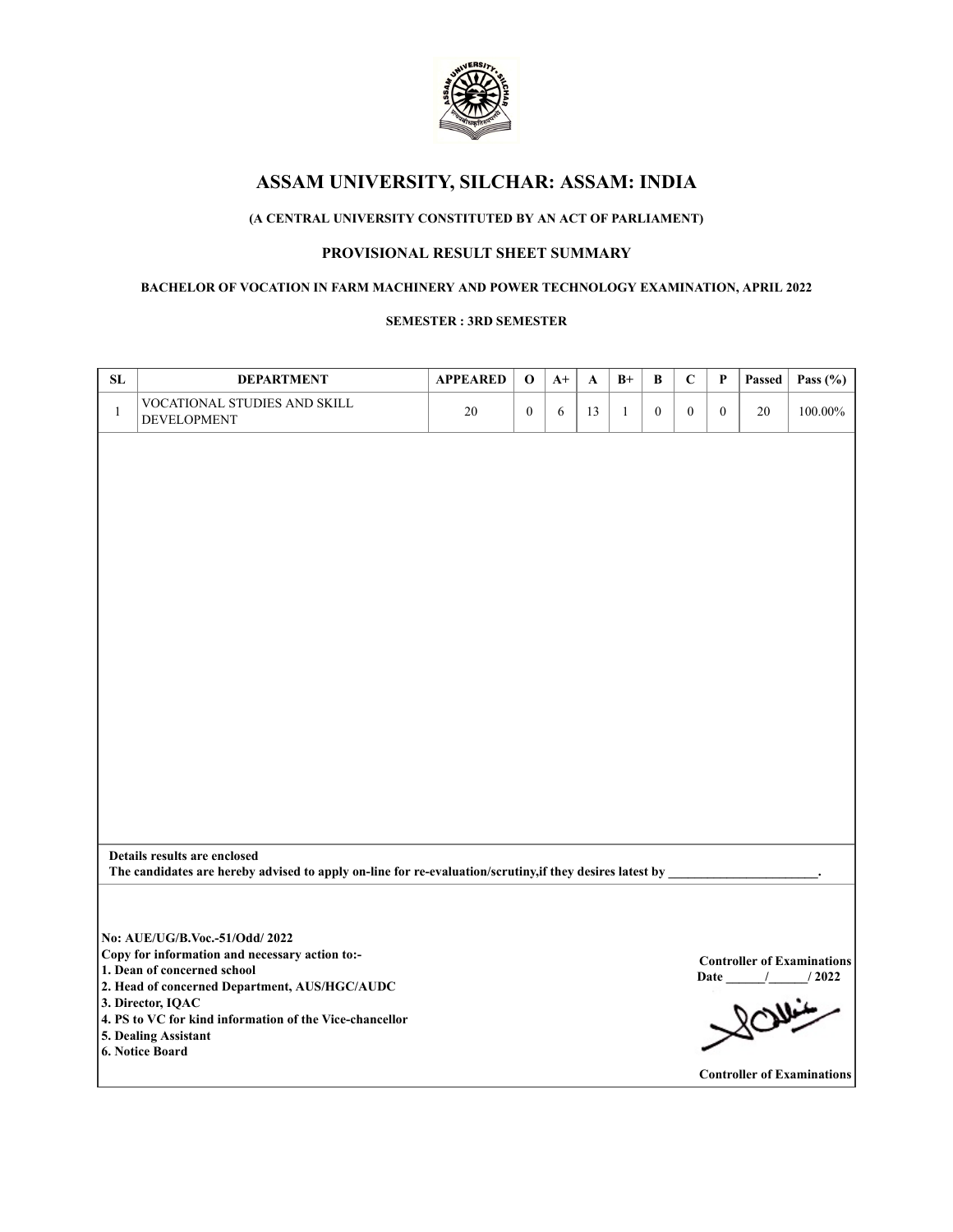

## **(A CENTRAL UNIVERSITY CONSTITUTED BY AN ACT OF PARLIAMENT)**

## **PROVISIONAL RESULT SHEET**

#### **BACHELOR OF VOCATION IN FARM MACHINERY AND POWER TECHNOLOGY EXAMINATION, APRIL 2022**

#### **DEPARTMENT : VOCATIONAL STUDIES AND SKILL DEVELOPMENT SEMESTER : 3RD SEMESTER**

| SL              | <b>ROLL</b>   | NO.        | <b>SGPA</b> | <b>Letter Grade</b> | <b>COURSE(S) YET TO CLEAR</b>                                                                                                                       |
|-----------------|---------------|------------|-------------|---------------------|-----------------------------------------------------------------------------------------------------------------------------------------------------|
| $\mathbf{1}$    | 032219        | 1514700003 | 6.58        | $B+$                |                                                                                                                                                     |
| $\overline{2}$  | 032220        | 1514700010 | 8.03        | $A+$                |                                                                                                                                                     |
| $\mathfrak{Z}$  | 032220        | 1514700011 | 7.60        | A                   |                                                                                                                                                     |
| $\overline{4}$  | 032220        | 1514700012 | 8.16        | $A+$                |                                                                                                                                                     |
| $5^{\circ}$     | 032220        | 1514700013 | 7.71        | A                   |                                                                                                                                                     |
| 6               | 032220        | 1514700014 | 8.83        | $A+$                |                                                                                                                                                     |
| $7\overline{ }$ | 032220        | 1514700017 | 8.03        | $A+$                |                                                                                                                                                     |
| 8               | 032220        | 1514700018 | 7.94        | $\mathbf{A}$        |                                                                                                                                                     |
| 9               | 032220        | 1514700020 | 7.54        | A                   |                                                                                                                                                     |
| 10              | 032220        | 1514700021 | 7.78        | A                   |                                                                                                                                                     |
| 11              | 032220        | 1514700022 | 7.20        | A                   |                                                                                                                                                     |
| 12              | 032220        | 1514700023 | 8.54        | $A+$                |                                                                                                                                                     |
| 13              | 032220        | 1514700024 | 7.90        | $\mathbf{A}$        |                                                                                                                                                     |
| 14              | 032220        | 1514700025 | 7.49        | A                   |                                                                                                                                                     |
| 15              | 032220        | 1514700026 | 7.86        | $\mathbf{A}$        |                                                                                                                                                     |
| 16              | 032220        | 1514700027 | 7.77        | $\mathbf{A}$        |                                                                                                                                                     |
| 17              | 032220        | 1514700028 | 8.45        | $A+$                |                                                                                                                                                     |
| 18              | 032220        | 1514700029 | 7.78        | A                   |                                                                                                                                                     |
| 19              | 032220        | 1514700030 | 7.83        | A                   |                                                                                                                                                     |
| 20              | 032220        | 1514700031 | 7.13        | A                   |                                                                                                                                                     |
|                 |               |            |             |                     |                                                                                                                                                     |
|                 |               |            |             |                     |                                                                                                                                                     |
|                 |               |            |             |                     |                                                                                                                                                     |
|                 | Letter Grade: |            |             |                     | $O = 9.00 - 10.00$ ; A + = 8.00 - 8.99; A = 7.00 - 7.99; B + = 6.00 - 6.99; B = 5.50 - 5.99; C = 5.00 - 5.49; P = 4.00 - 4.99; F = 0.00; Ab = 0.00; |
|                 |               |            |             |                     | $\frac{1}{\sqrt{2}}$                                                                                                                                |
|                 |               |            |             |                     |                                                                                                                                                     |
|                 |               |            |             |                     |                                                                                                                                                     |
|                 |               |            |             |                     |                                                                                                                                                     |

**Controller of Examinations**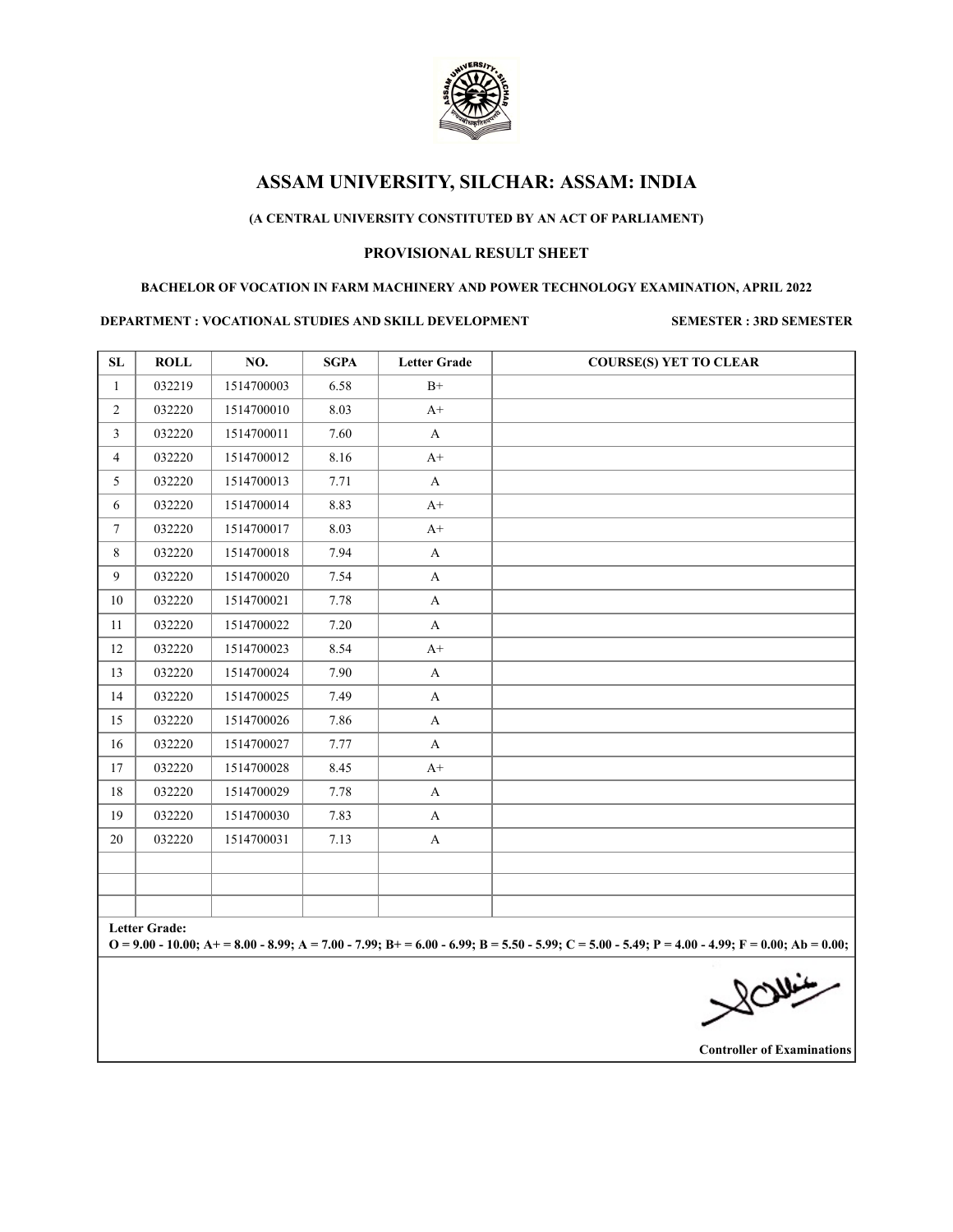

# **(A CENTRAL UNIVERSITY CONSTITUTED BY AN ACT OF PARLIAMENT)**

## **PROVISIONAL RESULT SHEET SUMMARY**

### **BACHELOR OF VOCATION IN FARM MACHINERY AND POWER TECHNOLOGY EXAMINATION, APRIL 2022**

#### **SEMESTER : 5TH SEMESTER**

| ${\bf SL}$   | <b>DEPARTMENT</b>                                                                                        | <b>APPEARED</b> | $\mathbf 0$      | $A+$           | A            | $B+$         | $\, {\bf B}$   | $\mathbf C$      | $\mathbf P$  | Passed | Pass $(\% )$                      |
|--------------|----------------------------------------------------------------------------------------------------------|-----------------|------------------|----------------|--------------|--------------|----------------|------------------|--------------|--------|-----------------------------------|
| $\mathbf{1}$ | VOCATIONAL STUDIES AND SKILL<br>DEVELOPMENT                                                              | $\mathfrak{H}$  | $\boldsymbol{0}$ | $\overline{4}$ | $\mathbf{1}$ | $\mathbf{0}$ | $\overline{0}$ | $\boldsymbol{0}$ | $\mathbf{0}$ | 5      | 100.00%                           |
|              |                                                                                                          |                 |                  |                |              |              |                |                  |              |        |                                   |
|              |                                                                                                          |                 |                  |                |              |              |                |                  |              |        |                                   |
|              |                                                                                                          |                 |                  |                |              |              |                |                  |              |        |                                   |
|              |                                                                                                          |                 |                  |                |              |              |                |                  |              |        |                                   |
|              |                                                                                                          |                 |                  |                |              |              |                |                  |              |        |                                   |
|              |                                                                                                          |                 |                  |                |              |              |                |                  |              |        |                                   |
|              |                                                                                                          |                 |                  |                |              |              |                |                  |              |        |                                   |
|              |                                                                                                          |                 |                  |                |              |              |                |                  |              |        |                                   |
|              |                                                                                                          |                 |                  |                |              |              |                |                  |              |        |                                   |
|              |                                                                                                          |                 |                  |                |              |              |                |                  |              |        |                                   |
|              |                                                                                                          |                 |                  |                |              |              |                |                  |              |        |                                   |
|              |                                                                                                          |                 |                  |                |              |              |                |                  |              |        |                                   |
|              |                                                                                                          |                 |                  |                |              |              |                |                  |              |        |                                   |
|              |                                                                                                          |                 |                  |                |              |              |                |                  |              |        |                                   |
|              |                                                                                                          |                 |                  |                |              |              |                |                  |              |        |                                   |
|              |                                                                                                          |                 |                  |                |              |              |                |                  |              |        |                                   |
|              | Details results are enclosed                                                                             |                 |                  |                |              |              |                |                  |              |        |                                   |
|              | The candidates are hereby advised to apply on-line for re-evaluation/scrutiny, if they desires latest by |                 |                  |                |              |              |                |                  |              |        |                                   |
|              |                                                                                                          |                 |                  |                |              |              |                |                  |              |        |                                   |
|              | No: AUE/UG/B.Voc .- 51/Odd/ 2022                                                                         |                 |                  |                |              |              |                |                  |              |        |                                   |
|              | Copy for information and necessary action to:-                                                           |                 |                  |                |              |              |                |                  |              |        | <b>Controller of Examinations</b> |
|              | 1. Dean of concerned school<br>2. Head of concerned Department, AUS/HGC/AUDC                             |                 |                  |                |              |              |                |                  |              |        | Date / / 2022                     |
|              | 3. Director, IQAC                                                                                        |                 |                  |                |              |              |                |                  |              |        |                                   |
|              | 4. PS to VC for kind information of the Vice-chancellor<br>5. Dealing Assistant                          |                 |                  |                |              |              |                |                  |              |        |                                   |
|              | 6. Notice Board                                                                                          |                 |                  |                |              |              |                |                  |              |        |                                   |
|              |                                                                                                          |                 |                  |                |              |              |                |                  |              |        | <b>Controller of Examinations</b> |